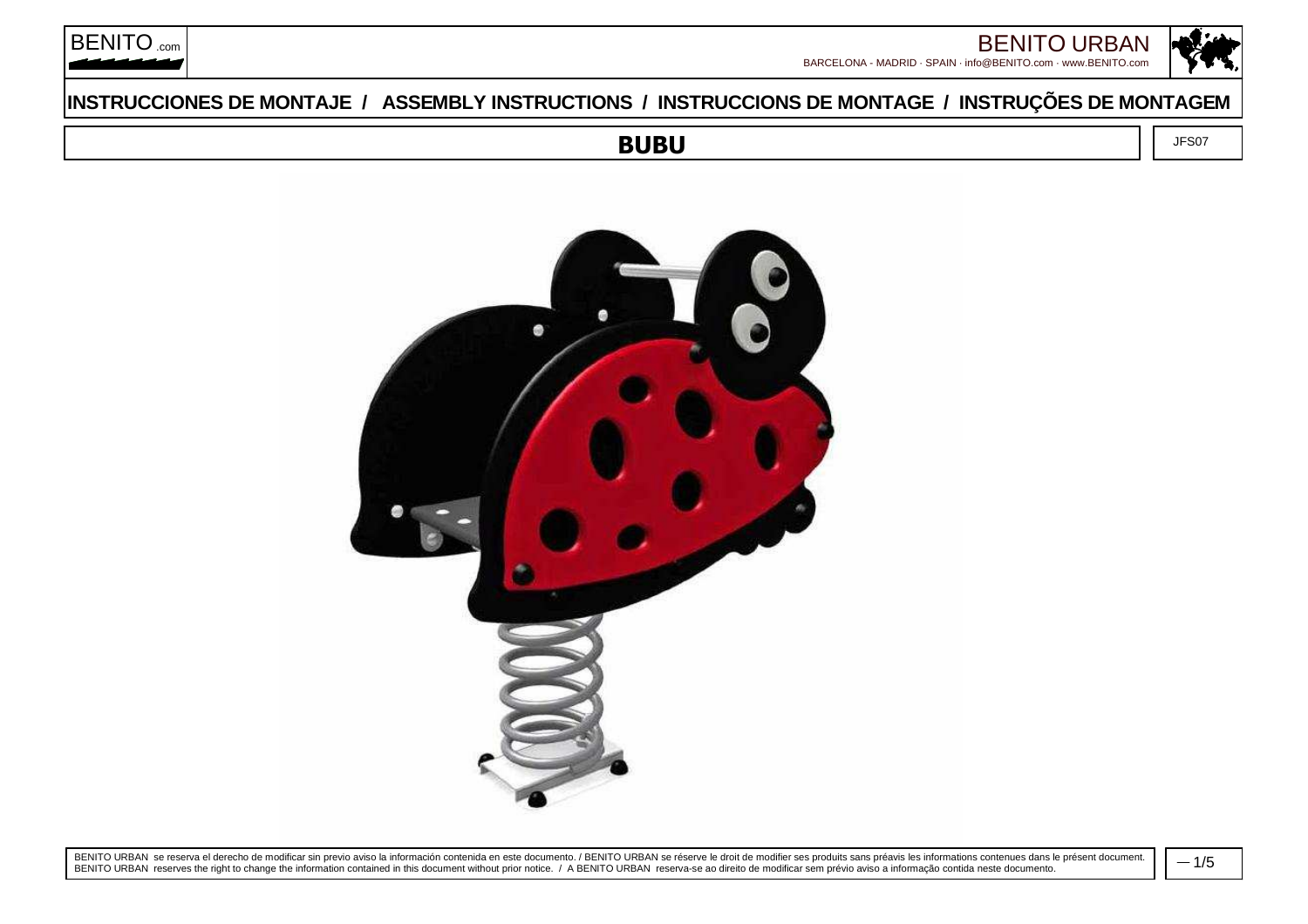



### **INSTRUCCIONES DE MONTAJE / ASSEMBLY INSTRUCTIONS / INSTRUCCIONS DE MONTAGE / INSTRUÇÕES DE MONTAGEM**

#### **BUBU** $\overline{J}$  JFS07



h=0,5m $\mathsf{S} = 7{,}4$  m<sup>2</sup>

BENITO URBAN se reserva el derecho de modificar sin previo aviso la información contenida en este documento. / BENITO URBAN se réserve le droit de modifier ses produits sans préavis les informations contenues dans le prése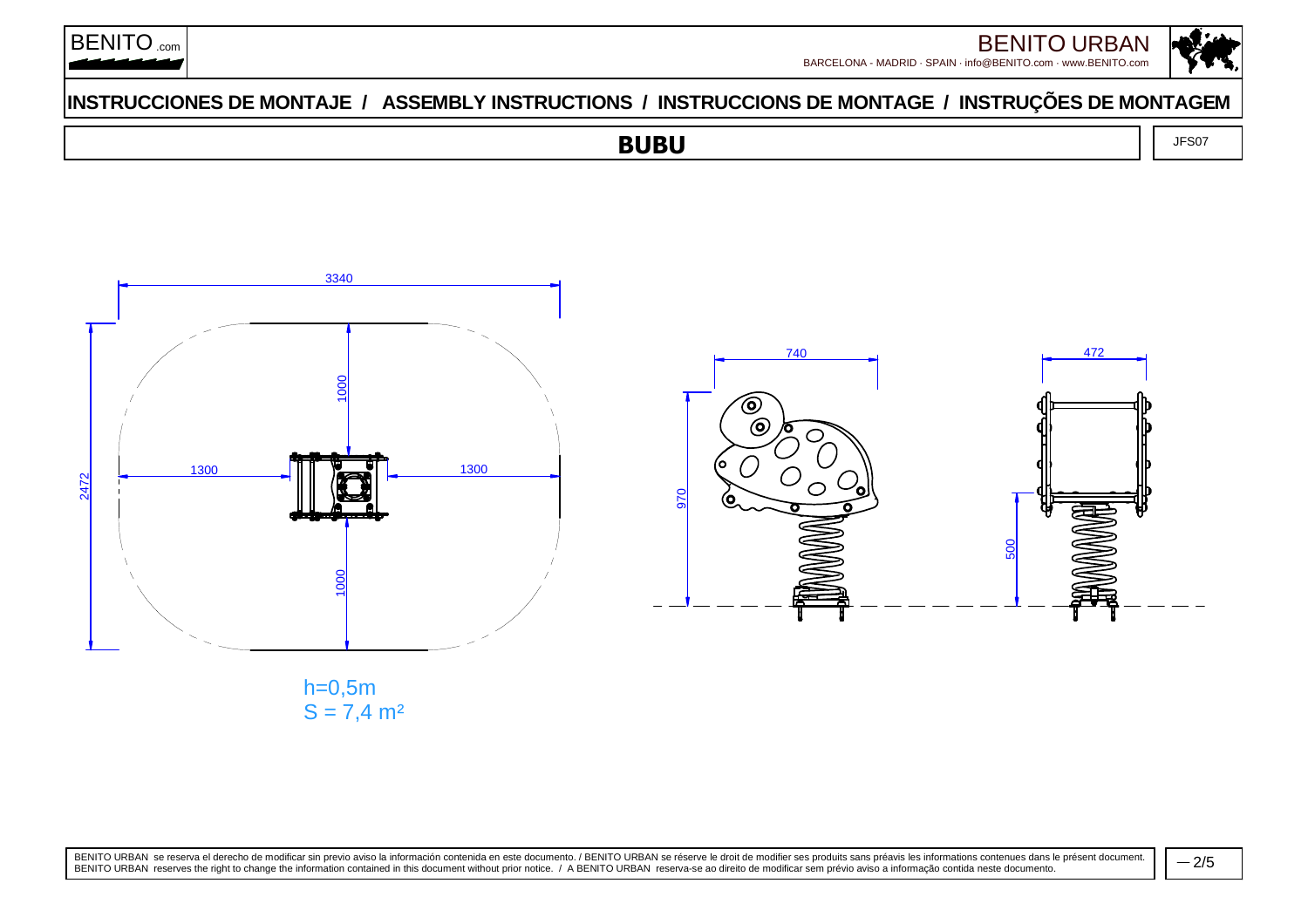

BARCELONA - MADRID · SPAIN · info@BENITO.com · www.BENITO.comBENITO URBAN<br>0@benito.com · www.benito.com

### **INSTRUCCIONES DE MONTAJE / ASSEMBLY INSTRUCTIONS / INSTRUCCIONS DE MONTAGE / INSTRUÇÕES DE MONTAGEM**

# **BUBU**



BENITO URBAN se reserva el derecho de modificar sin previo aviso la información contenida en este documento. / BENITO URBAN se réserve le droit de modifier ses produits sans préavis les informations contenues dans le prése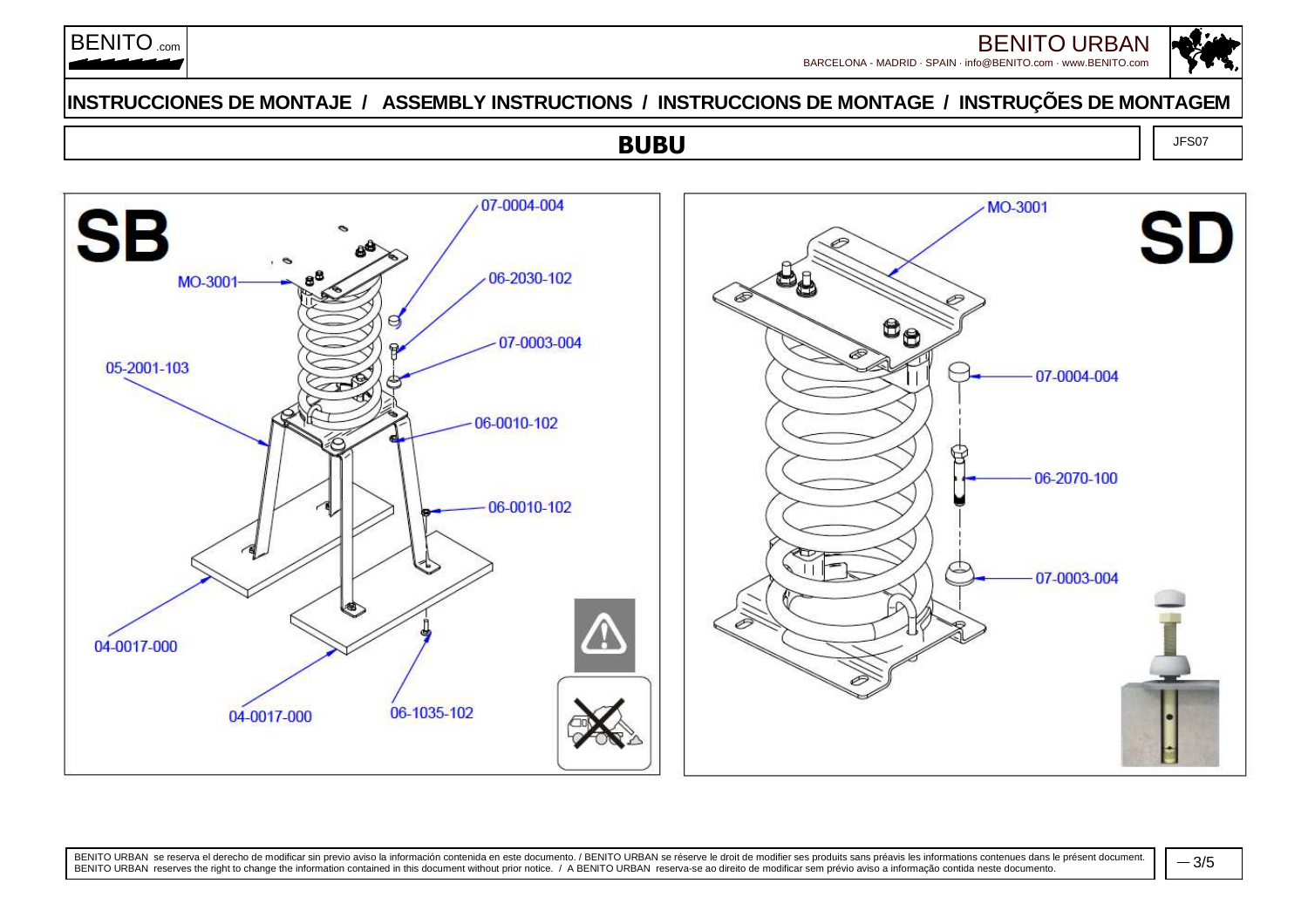



### **INSTRUCCIONES DE MONTAJE / ASSEMBLY INSTRUCTIONS / INSTRUCCIONS DE MONTAGE / INSTRUÇÕES DE MONTAGEM**

 $\overline{J}$  JFS07

# **BUBU**